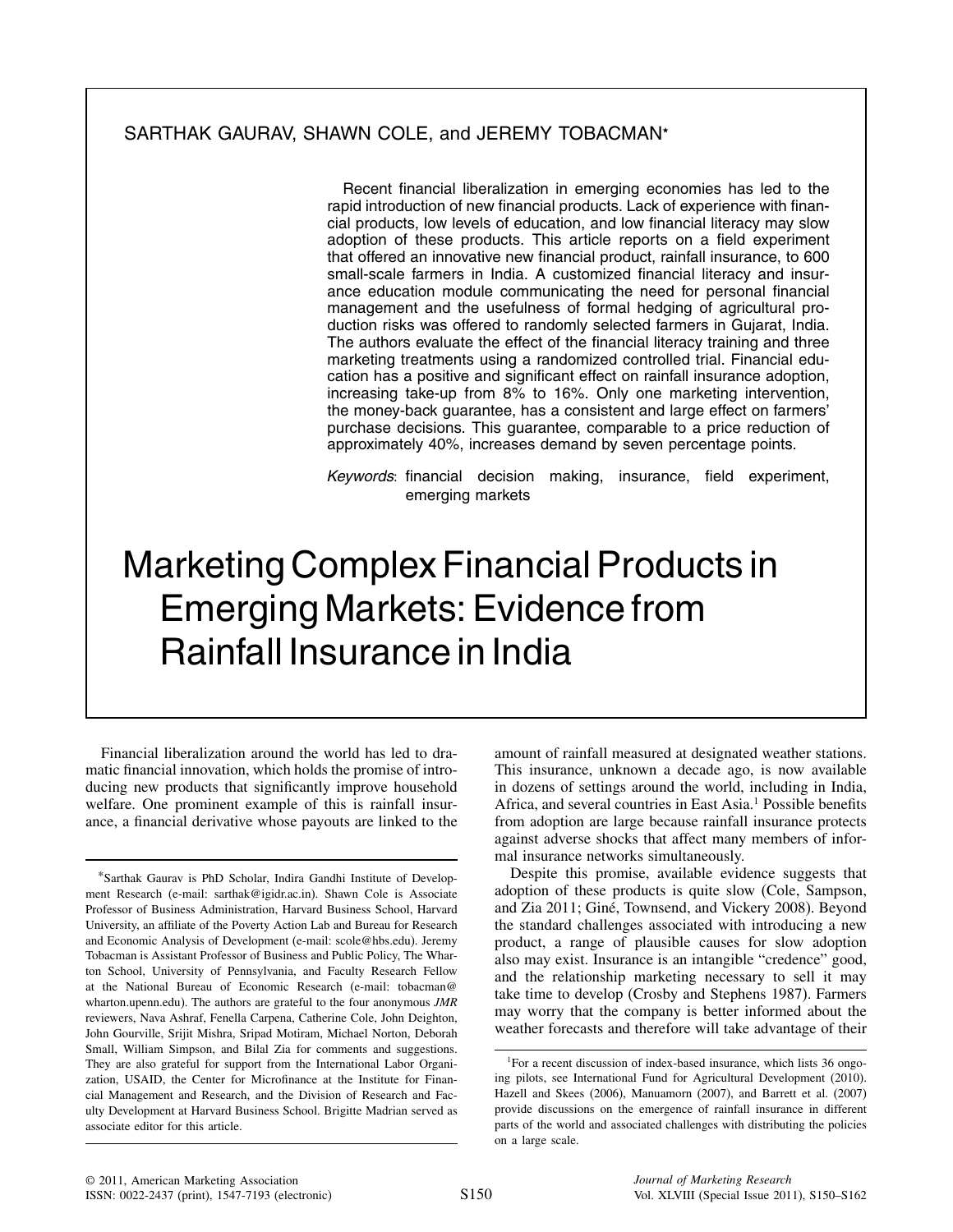inability to correctly value rainfall insurance. Loss aversion and narrow framing may cause farmers to decline to purchase insurance because they fear that rain will be good and they will receive no benefit from the product. Finally, and perhaps most important, the product is complicated: It maps the distribution of rainfall over an entire growing season to a single payout number, using a metric (millimeters) that is unfamiliar to many farmers. A range of correlational evidence suggests that people with low levels of financial literacy are less likely to participate in financial markets (Lusardi and Mitchell 2007, 2008).

This article reports on a marketing experiment conducted in three districts in Gujarat, India, designed to test whether education and marketing can increase purchase of rainfall insurance. In the spring of 2009, the Development Support Center (DSC), a nonprofit organization well-known to farmers in the area, introduced rainfall insurance in 15 villages. From these villages, we identified 600 households as our study sample. Half this sample was offered a financial literacy training program, consisting of two three-hour sessions. Independent of this assignment, randomly selected farmers received one or more of the following additional treatments: a money-back guarantee for the insurance product, offering a full premium refund in case the policy did not make any payouts (MoneyBack); weather forecasts about the quality of the upcoming monsoon (Forecast); and a demonstration of the relationship between millimeters of rainfall (the metric used in insurance policies) and soil moisture (mmDemo). We describe these treatments in greater detail subsequently.

We find the following: The educational program is important. Our benchmark estimates indicate that the financial education module increased demand for the insurance product by 8.1 percentage points ( $p$ -value .037). The most expensive marketing treatment, MoneyBack, increased demand for insurance by  $6.9$  percentage points ( $p$ -value .049), and the other two marketing interventions, Forecast and mmDemo, had small and statistically insignificant effects on demand.

This study has several implications beyond the practical lessons it provides about promoting adoption of insurance. First, it demonstrates how large-scale field experiments, most frequently used to evaluate the impact of programs, also can be used to test theories of consumer demand and to assess the cost effectiveness of various means of marketing. Second, it presents the first evidence from a randomized trial that financial education influences financial behavior in a representative population.<sup>2</sup> Finally, because multiple marketing messages were also tested, the results may form the basis for developing a more coherent theory of how financial literacy improves financial decision making.

#### PRODUCT INFORMATION

In many developing countries, households engaged in rain-fed agriculture are highly susceptible to weatherrelated risks. In India, for example, where two-thirds of the nation's total net sown area is rain-fed, farmers' incomes are greatly affected by variations in rainfall. Late onset of the monsoon and prolonged dry spells significantly reduce crop yields. Almost nine of every ten households in a recent survey in India report that variation in local rainfall is the most important risk they face (Cole et al. 2009).

While informal risk management techniques, such as crop diversification and dependence on kinship and social institutions, may be available to farmers, such strategies fail in the face of severe, correlated weather shocks and disastrous extreme events (International Crops Research Institute for the Semi-Arid Tropics 1979; Rao 2008). Without formal mechanisms to manage weather-related risks, agricultural households may invest less, may not adopt profitable farming innovations, and may have less access to credit (Carter et al. 2008; Hazell and Skees 2006). Thus, weather risk may retard economic development (Gaurav 2008, 2009).

Index-based or parametric weather insurance is one financial innovation that promises to strengthen the resilience of farmers to weather shocks (Manuamorn 2007; Skees 2003).<sup>3</sup> With this insurance product, payouts are triggered when an index correlated with adverse crop outcomes reaches a prespecified strike point. Weather insurance has many theoretical advantages: It solves problems of adverse selection and moral hazard; it has low transaction costs because there is no need to verify claims; and high-quality historic data is available, which insurance companies can use to price the product. However, despite these advantages, adoption of such products has been quite low. Cole et al. (2009) find that in India, less than 10% of their sample purchased weather insurance, despite its relatively low cost. Similarly, Giné and Yang (2008) find that among farmers in Malawi, take-up of an agricultural loan bundled with an insurance contract was 13% lower than the take-up of a loan without insurance.

Studies on the barriers to household risk management (Cole et al. 2009: Giné, Townsend, and Vickery 2008) indicate that rural households have a limited understanding of rainfall insurance. A lack of trust impedes take-up, though Cole, Sampson, and Zia (2011) find no evidence that a short (less than five minute) financial literacy module was effective.

In this study, rainfall risk was underwritten by the Agriculture Insurance Company of India, the largest company of its kind in the country. The insurance product provides protection against deficit rainfall from July 1 to September 30, as well as excess rainfall from September 16 to October 15. The maximum insurance payout is Rs. 6,500 (US\$144), with a premium of Rs. 800 (US\$18). This insurance product is fairly typical of weather insurance offered in other regions in India and in other developing countries. Policies designed for groundnut (peanut) or cotton were available. Web Appendix Figure W1 (http://www .marketingpower.com/jmrnov11) shows a policy term sheet for groundnut in one of the study areas.

Explaining index-based, parametric rainfall insurance to people with low literacy and minimal participation in formal financial markets is challenging. Although farmers have an intuitive understanding of the correlation between rainfall and yield, the payout formulas for currently available

<sup>&</sup>lt;sup>2</sup>Cole, Sampson, and Zia (2011) show that financial literacy education affects demand for bank accounts, but only among those with low levels of initial financial literacy.

 $3$ Turvey (2001) describes the use of weather derivatives in the United States, noting that the market developed from trading by providers and consumers of energy (e.g., heating degree days) but has expanded to cover agricultural buyers as well.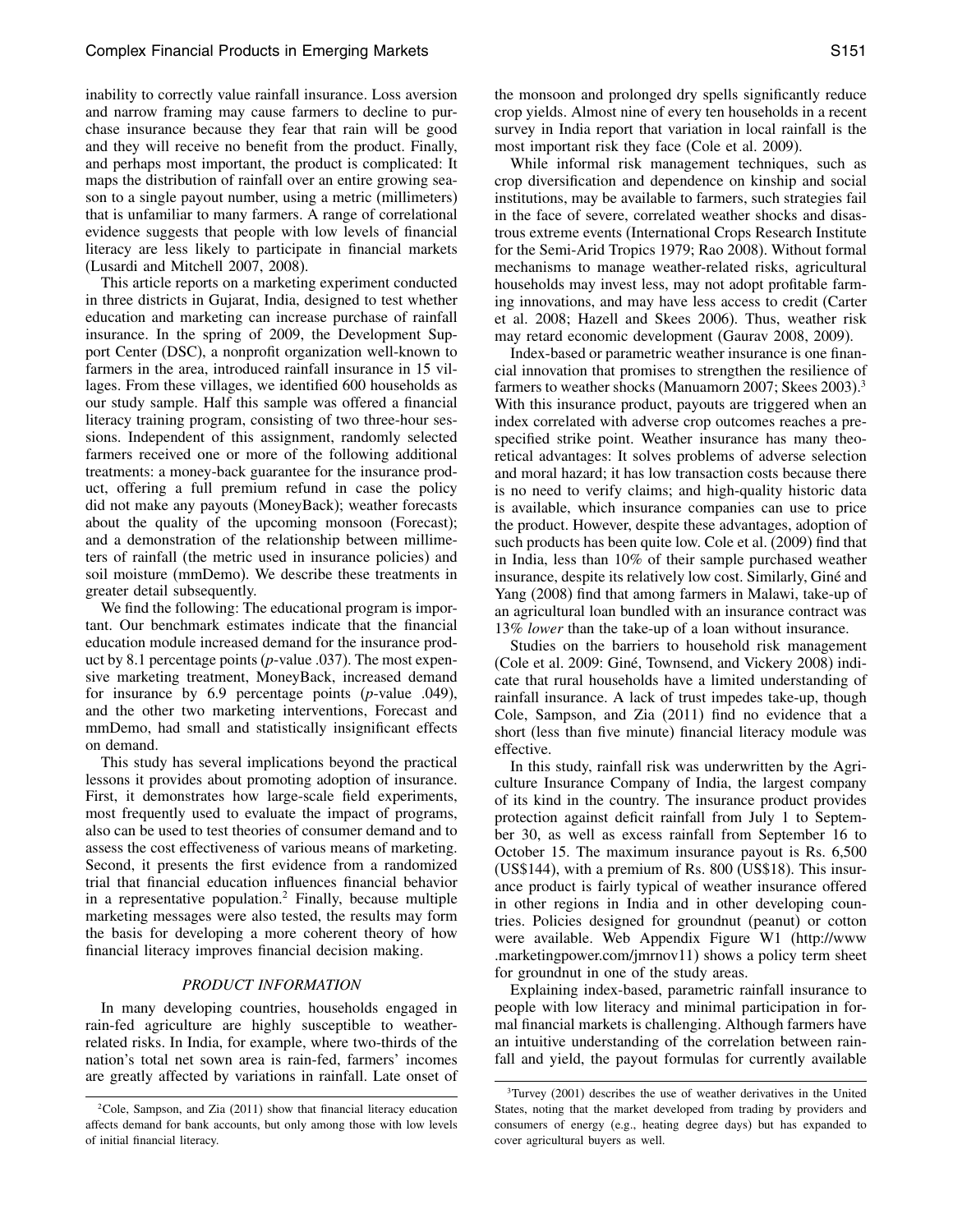rainfall insurance products are complicated.<sup>4</sup> Because many initial efforts to introduce rainfall insurance have been met with extremely low adoption and low repurchase rates, the DSC decided to provide financial education to consumers before introducing the policy.

The study was motivated by the hypothesis that farmers would benefit from adoption of rainfall insurance, but information frictions suppress demand.<sup>5</sup> Insurance products, in particular, are a challenge for farmers, who cannot observe payout frequencies and may regard the premium as a waste of money in years when no payout is made (Slovic et al. 1977).

#### SAMPLE

The sample was drawn from 15 rain-fed villages across three coastal districts (Amreli, Bharuch, and Bhavnagar) of Gujarat State in India. Farmers in these villages are predominantly cash crop growers who cultivate cotton and groundnut. The main crops, cotton and groundnut, are grown almost without irrigation.

The sampling frame was restricted to households that owned land and typically grew either cotton or groundnut. From these, we selected 40 households in each village for the study. Approximately two-thirds of the sample consist of marginal, small, and semimedium farmers (average land holding of less than 4 hectares), who experience substantial risk of significantly reduced crop yield if the monsoons are poor. In the main Kharif (summer) agricultural season of 2009, our field partners decided to promote rainfall insurance for the first time in these regions, and they coordinated with us to better understand the effects of financial literacy training and marketing treatments on rainfall insurance take-up.

Table 1 reports the key summary statistics from a household survey conducted at the end of the Kharif 2009 season (after the experimental interventions). The survey covered all 600 participants in the study and collected data on household demographics, socioeconomic conditions, livelihood, financial awareness, cognitive ability, and detailed farm and agricultural information.<sup>6</sup>

The respondents are primarily men, are 50 years of age on average, and have an average agricultural income of Rs. 81,405 per year (approximately \$1,800). Average monthly per capita consumption expenditure is approximately Rs. 1,500 (\$33), close to the price of a rainfall insurance policy.

The sample's literacy rate of 85% is above the national average (74%, according to the 2011 Census), with 37% completing only primary schooling and 41% completing up to lower secondary schooling. Only 7% graduated from high school.

Table 1 SUMMARY STATISTICS

|                                                | Mean   | Median           | SD      | Ν   |
|------------------------------------------------|--------|------------------|---------|-----|
| Household Characteristics                      |        |                  |         |     |
| Monthly consumption<br>expenditure (Rs.)       | 7,937  | 5,900            | 13,248  | 597 |
| Monthly per capita                             | 1,500  | 1,144            | 2,209   | 597 |
| consumption                                    |        |                  |         |     |
| expenditure (Rs.)                              |        |                  |         |     |
| Household size                                 | 5.82   | 5                | 2.95    | 597 |
| Respondent Characteristics                     |        |                  |         |     |
| Male                                           | .88    | 1                | .33     | 597 |
| Age                                            | 49.83  | 50               | 14.38   | 596 |
| Years of schooling                             | 8.98   | 8                | 4.48    | 597 |
| completed                                      |        |                  |         |     |
| Able to write                                  | .79    | 1                | .41     | 597 |
| Math score (fraction correct)                  | .78    | .88              | .29     | 597 |
| Probability Score (fraction<br>correct)        | .80    | 1                | .27     | 597 |
| Financial aptitude score<br>(fraction correct) | .33    | .25              | .23     | 597 |
| Debt literacy score (fraction<br>correct)      | .18    | $\overline{0}$   | .22     | 597 |
| Cognitive ability score<br>$(scale 0-2)$       | 1.58   | 1.67             | .44     | 597 |
| Financial literacy score<br>$(scale 0-2)$      | .51    | .5               | .32     | 597 |
| Risk averse                                    | .10    | $\overline{0}$   | .31     | 597 |
| Assets and Income                              |        |                  |         |     |
| Land (hectares)                                | 3.23   | 2.25             | 3.2     | 597 |
| Household has electricity                      | .96    | 1                | .19     | 597 |
| Household has phone                            | .68    | 1                | .47     | 597 |
| Household has                                  | .53    | 1                | .5      | 597 |
| television/radio                               |        |                  |         |     |
| Number of bullocks owned                       | 1.03   | 1                | 1.01    | 597 |
| Housing value                                  | 1.23   | $\cdot^8$        | 1.56    | 597 |
| (June 2009, Rs. 100,000)                       |        |                  |         |     |
| Annual Income                                  |        |                  |         |     |
| Total income (Rs.)                             | 99,203 | 65,000           | 138,968 | 597 |
| Own cultivation                                | 81,405 | 50,000           | 137,760 | 597 |
| income (Rs.)                                   |        |                  |         |     |
| Other agricultural<br>income (Rs.)             | 8,970  | $\overline{0}$   | 17,404  | 597 |
| Nonagricultural<br>income (Rs.)                | 8,827  | $\overline{0}$   | 21,761  | 597 |
|                                                |        | Sample Share (%) |         | Ν   |
|                                                |        |                  |         |     |
| Caste                                          |        |                  |         |     |
| Scheduled caste or                             |        | 6.70             |         | 40  |
| scheduled tribe                                |        |                  |         |     |
| Other backward class                           |        | 23.28            |         | 139 |
| <b>Education Categories</b>                    |        |                  |         |     |
| Completed primary                              |        | 36.85            |         | 220 |
| Completed secondary                            |        | 40.87            |         | 244 |
| Completed beyond                               |        | 6.87             |         | 41  |
| secondary education                            |        |                  |         |     |
| Illiterate                                     |        | 15.41            |         | 92  |
| All                                            |        |                  |         | 597 |
|                                                |        |                  |         |     |

Notes: This table reports summary statistics on household demographics and wealth among study participants, based on a survey conducted in December 2009. The sample consists of 597 farmers in Gujarat, India. Scheduled caste and scheduled tribe are historically disadvantaged groups. More detailed variable definitions are provided in Web Appendix Table W1.

<sup>4</sup>The complexity of the policies mirrors the complexity of the relationship between rainfall and crop yields. Simpler policies would be easier to explain but also increase the basis risk faced by farmers.

<sup>&</sup>lt;sup>5</sup>As the term sheet in Web Appendix Figure W1 (http://www .marketingpower.com/jmrnov11) shows, the product is complicated. At Harvard Business School, a case study based on rainfall insurance is taught in an advanced financial engineering class.

<sup>6</sup>By the time of the survey, two of the original participants had died and one had permanently migrated from the village, thus making our final sample size 597.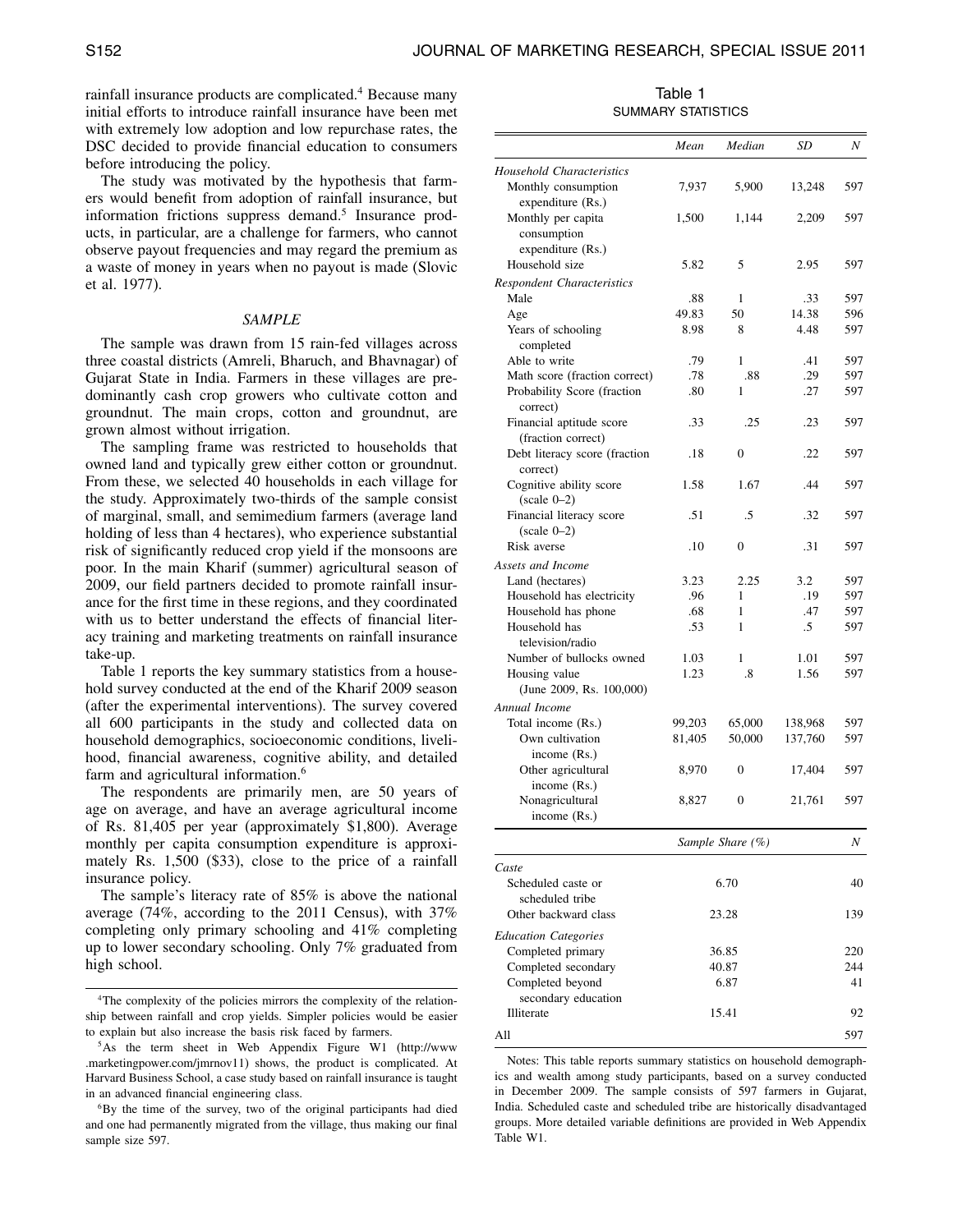### FINANCIAL LITERACY AND FINANCIAL LITERACY EDUCATION

Financial literacy is a concept similar to literacy or numeracy and defines a person's understanding of, comfort with, and ability to make financial decisions. We used questions inspired by Lusardi and Mitchell (2007, 2008) and adapted for the emerging market context by Cole, Sampson, and Zia (2011). These questions were found to have significant predictive power for financial behavior in India and Indonesia.

The questions measure understanding of interest rates, compound interest, inflation, and risk diversification. We augmented these measures of financial literacy with debt literacy questions, which we adapted from Lusardi and Tufano (2008). Credit is by far the most popular financial product in the sample (75% of respondents have at least one loan outstanding), so performance on these questions reflects plausibly consequential differences in knowledge.

It is important to note that the cognitive ability and financial literacy module was given in June, before marketing or the financial literacy education treatments. Deferring these questions until after the financial literacy training would have provided a useful manipulation check but also would have made it difficult to test whether respondents' baseline (e.g., preintervention) financial literacy was correlated with subsequent purchasing decisions.

Panel 2 of Web Appendix Table W1 (http://www.marketing -power.com/jmrnov11) provides the questions used. The questions are divided into four sections. Financial aptitude questions follow Lusardi and Mitchell (2008) and test respondents' understanding of interest rates, compound interest, inflation, and risk diversification. An attractive feature of these questions is their comparability; they have been asked in surveys in India, Indonesia, South Africa, Europe, and the United States. Debt literacy questions are adapted from Lusardi and Tufano (2008) and test whether respondents appreciate how quickly debt accumulates at a compound interest rate. Web Appendix Table W2 compares results from the sample with United States samples. The third and fourth groups of questions measure basic math and probability aptitude, and we derive our cognitive ability measures from them.

Web Appendix Table W3 (http://www.marketingpower.com/ jmrnov11) presents the results of our financial literacy tests.<sup>7</sup> Measured levels of financial literacy are very low (a common finding around the world). By splitting the sample by cognitive ability, we find that some, but not all, measures of financial literacy vary by cognitive ability.

The debt literacy questions were difficult, and few respondents answered correctly. When we construct the principal component of debt literacy and overall financial literacy for analysis, we exclude the third question, because some respondents may prefer the commitment features of a requirement to repay Rs. 100 (\$2) pe month.

Respondents did quite well on many of the math questions, suggesting that the series of quiz-type questions were taken seriously, and low scores on the financial literacy questions reflect low actual levels of financial literacy. Further evidence of the value of our measures of financial literacy appears in Web Appendix Table W4 (http://www .marketingpower.com/jmrnov11), which demonstrates systematic correlation between individual characteristics and measured financial literacy.

#### Description of Financial Education Intervention

In each taluka (similar to a U.S. county), two nongovernmental organization (NGO) employees participated in a rigorous two-day course conducted by one of the principal investigators. These employees then carried out the actual training of the farmers in their respective talukas under the supervision of our field staff. We conducted surprise visits and checks on the attendance rolls to ensure compliance and to prevent the contamination of the financial education treatment.

All village-level education sessions were completed before the marketing of the product in the village. The first half of each session provided general lessons on personal financial management, savings, credit management, and insurance and made use of custom designed training materials, including charts, posters, pamphlets, and a 30-minute video on the relevance of rainfall insurance. In the second half of the session, participants played a set of two interactive simulation games to learn about insurance mechanisms. This simulation gave the farmer firsthand experience of the benefits and limitations of insurance. One of the insurance games was an adaptation of the yield insurance education program for cotton farmers in the Pisco valley of Peru (Carter et al. 2008). The game helps farmers understand the power of insurance in protecting against covariate income shocks resulting from adverse weather conditions, as well as important limitations of the insurance mechanism. The second game focused on clarifying the frequency and severity of natural disasters and the benefits and limitations of crop insurance and rainfall insurance schemes.

Feedback from the games was positive: Farmers reported benefiting from the "learning-by-doing" feature of the game, which helped them understand probabilities of drought and payout and the concept of basis risk.<sup>8</sup> They gained a sense of comfort with how the product worked. From the NGO's perspective, the games were beneficial because they helped farmers appreciate the mechanism and complexity of the insurance business. Following our study, the NGO incorporated the financial education module into its marketing practices.

#### MARKETING INTERVENTIONS

In addition to financial education, we measure the effect of marketing visits on household purchase behavior. Each household assigned to the marketing treatment receives one or more of three different marketing messages, described subsequently. The representative from the NGO was unaware of our hypotheses about the effectiveness of the marketing treatments.

The first message, money-back guarantee, offers clients who purchase insurance a 100% refund of the insurance

<sup>7</sup>Cognitive ability is measured with the math and probability questions given in the second panel of Web Appendix Table W1 (http://www .marketingpower.com/jmrnov11). We use the first principal component of all math and probability questions to construct a cognitive ability score.

<sup>8</sup>Basis risk refers to the risk that weather at the rainfall gauge may be good, even if the rainfall on a particular farmer's crop is bad.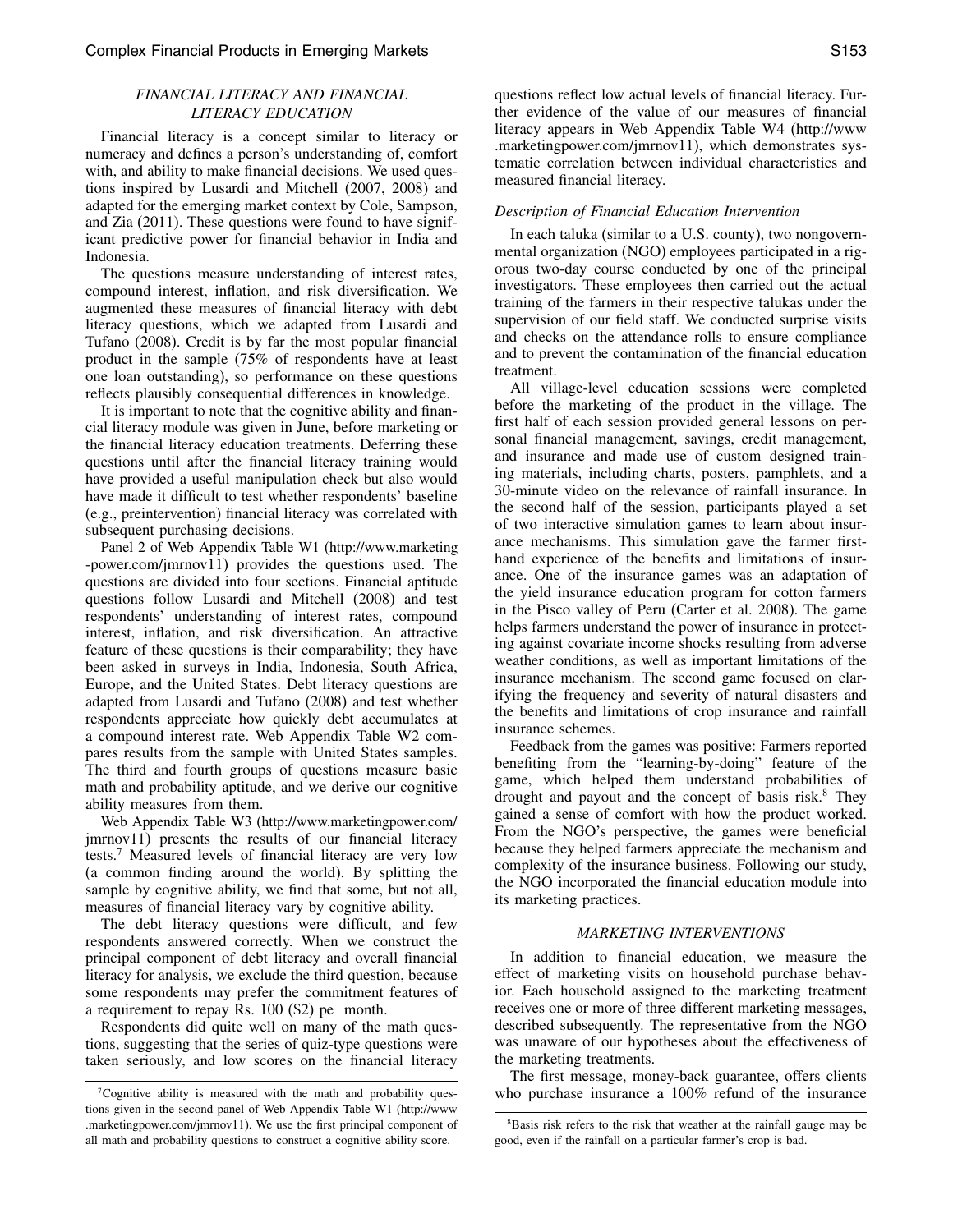|                                                | <b>No Marketing</b> | <b>MoneyBack</b> | <b>Forecast</b>  | mmDemo        | <b>MoneyBack</b><br>& Forecast | mmDemo &<br><b>Forecast</b> | <b>MoneyBack &amp;</b><br>mmDemo &<br><b>Forecast</b> |
|------------------------------------------------|---------------------|------------------|------------------|---------------|--------------------------------|-----------------------------|-------------------------------------------------------|
| No Financial<br><b>Education</b><br>Invitation | 157<br>[6.4%]       | 25<br>[12.0%]    | 21<br>$[19.0\%]$ | 28<br>[10.7%] | 16<br>[6.3%]                   | 27<br>[7.4%]                | 24<br>$[12.5\%]$                                      |
| Financial<br>Education<br>Invitation           | 159<br>[13.2%]      | 22<br>$[13.6\%]$ | 26<br>[3.8%]     | 18<br>[11.1%] | 31<br>[22.6%]                  | 20<br>[5.0%]                | 23<br>[30.4%]                                         |

Notes: This figure describes the experimental design, as implemented. Each cell represents a treatment condition, and the number indicates the number of people assigned to that condition. The number in square brackets indicates the raw percentage of people in that particular treatment cell who purchased insurance. The marketing messages were a money-back guarantee (MoneyBack), a weather forecast (Forecast), and a demonstration of millimeters (mmDemo). No visits included just MoneyBack & mmDemo, so the design has two fewer cells than a full  $2 \times 2 \times 2 \times 2$  factorial design. The "no marketing" conditions were deliberately overweighted in the random assignment.

premium at the expiration of the policy (approximately four months later) if the policy does not provide any payout. This is a costly offering from the viewpoint of the organization offering insurance: Historic rainfall data suggest that the money-back guarantee would be invoked on average 40% of the time. This intervention was motivated by two factors. First, rainfall insurance is a new and complex product. A large body of literature in marketing emphasizes the difficulty of persuading consumers to adopt new products. More specifically, when the vendors of a product may be better informed about the product than the consumers, a money-back guarantee may signal that the vendor is confident in the product quality (e.g., Moorthy and Srinivasan 1995). Second, in early focus groups, clients unfamiliar with the logic of insurance often complained that if they purchased rainfall insurance and rainfall was good, they would have "thrown away the money."

The second message, millimeter demonstration, provides prospective clients with a demonstration of how the payout trigger functions. Few clients are familiar with the metric system. Moreover, farmers typically think of weather in terms of soil moisture, not millimeters of rainfall. The NGO representative provided visual aids to demonstrate the millimeter triggers. Literature in marketing suggests that demonstrations increase new product acceptance because they enable consumers to learn about product benefits before purchase (Heiman, McWilliams, and Zilberman 2001; Heiman and Muller 1996). Therefore, because the demonstration reduces consumers' uncertainty about the benefits of the weather insurance, we expect this offer to increase adoption.

The third message, weather forecast (Forecast), was motivated by the intuition that "it's hard to sell rainfall insurance if it's raining." More generally, the time lag between the date the policy is priced and designed and the dates the policy becomes available for sale suggests the possibility of "temporal adverse selection." (Luo, Skees, and Marchant [1994] discuss this in the context of crop insurance.) Specifically, the price and coverage terms are set months before the onset of the monsoon, based on general expectations of the quality of the monsoon. Thus, a policy that was reasonably priced in February could, in theory, be a bad value for the farmer if new information available at the end of May suggests that the start of the monsoon is imminent. The weather forecasts provided in the marketing visit covered the next ten days, the longest period for which forecasts were available. The forecasts in each village intervention did not predict an early start to the monsoon. Thus, we expected the weather forecasts to have a (possibly modest) positive effect on demand. Weather forecasts are available on the radio at certain times of the day, as well in newspapers, so this intervention may have limited impact. However, we note that half the households do not have either a television or a radio, and few read newspapers, so the forecast likely provided farmers with some information.

#### DESIGN AND ANALYSIS

The experimental design, depicted in Figure 1, can perhaps be explained most easily as a  $2 \times 7$  design. First, half the sample (300) received an invitation to the financial literacy education program; the other half was not invited. Second, from the whole sample, we randomly selected 282 to receive marketing visits. $9$  Each person receiving a marketing visit was assigned to receive one of six possible combinations of messages: MoneyBack, Forecast, mmDemo, MoneyBack & Forecast, mmDemo & Forecast, or mmDemo & Forecast & MoneyBack. Thus,  $282/6 = 47$ people received each of these combinations. Although random assignment ensures that each respondent had the same probability of being assigned to any particular treatment as any other respondent, we chose to "overpopulate" the cells "no marketing and financial education" and "no marketing and no financial education" because we were especially interested in the effects of financial education.

The experiment was conceived as a 2 (financial education)  $\times$  2 (MoneyBack)  $\times$  2 (mmDemo)  $\times$  2 (Forecast) design, though two cells (MoneyBack  $\times$  mmDemo and

<sup>&</sup>lt;sup>9</sup>Attrition was limited to three people: one from the financial education and weather forecast marketing condition and two from the pure control (no financial education, no marketing).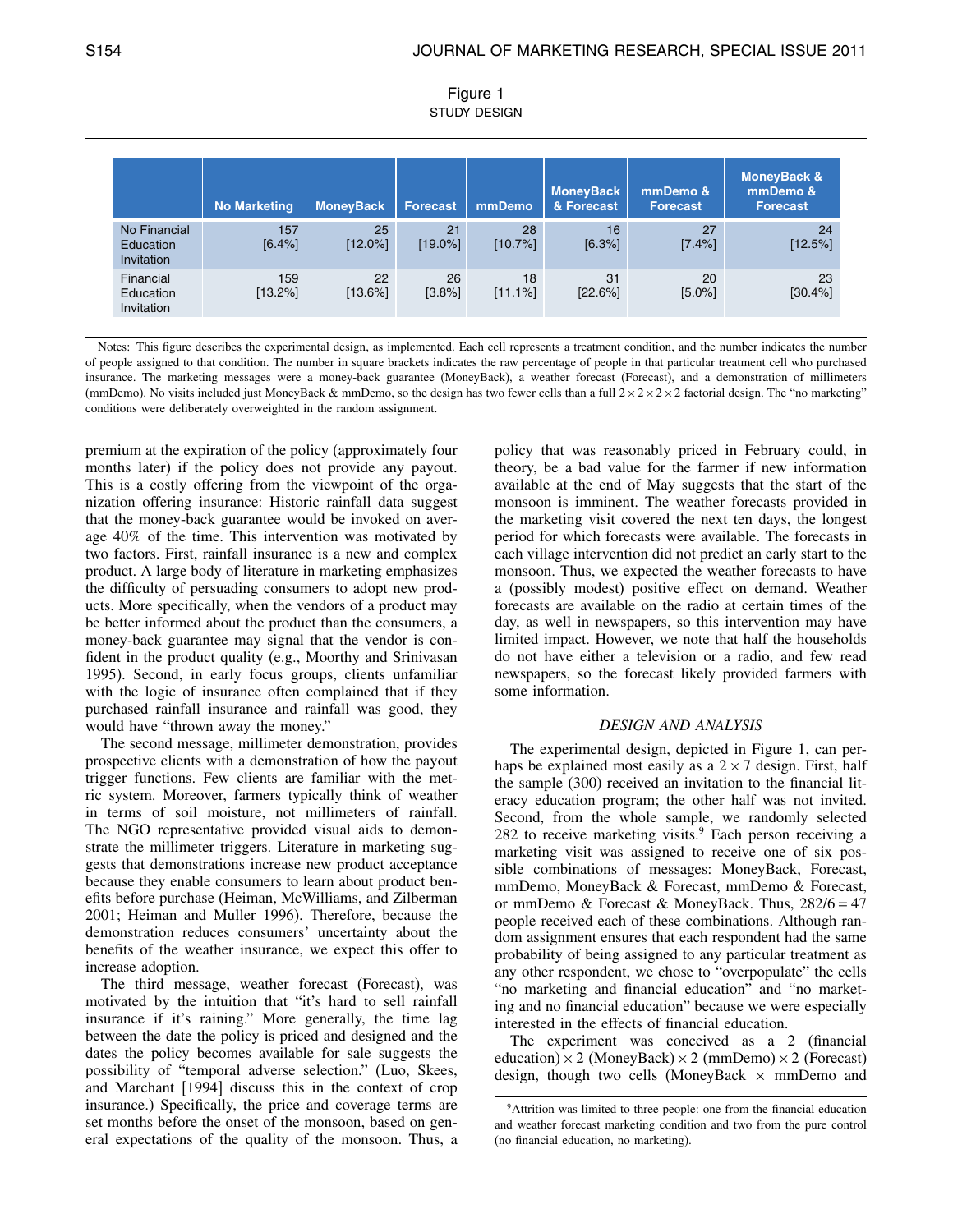MoneyBack  $\times$  mmDemo $\times$  financial education) were intentionally left empty. This decision was driven by budgetary concerns. Each marketing treatment involved sending a marketer from the district office into the field, locating the farmer, and delivering the message. Because we were not particularly interested in message interactions, we omitted these cells. We discuss the results through the latter lens (a  $2 \times 2 \times 2 \times 2$  model with two missing cells). However, we present results in an alternative design  $(2 \times 7)$  in Web Appendix Table W5 (http://www.marketingpower.com/ jmrnov11).

In Table 2, we provide a test of the random assignment. Panel A compares respondents assigned to financial literacy education with those not assigned to financial literacy education. Not surprisingly, because randomization was done at the individual level, no systematic difference exists between the two groups. Financial literacy was measured before the intervention. It is unlikely that our treatment affected sex, age, or household size. The housing value was based on the December estimation of the value as of June 2009. It might be that the treatment affected risk aversion or other agricultural decisions. In practice, we find no systematic difference across any of the variables. Panel B conducts similar tests for random assignment of marketing messages.

Factorial designs are often chosen to study interactions across various treatments. However, they also offer the virtue of increasing statistical power to test multiple main effects, even in the absence of interaction effects (Duflo, Glennerster, and Kremer 2008, p. 3920).<sup>10</sup> We do not have strong theoretical predictions for the interactions, and therefore we focus our analysis and discussion on the main effects.<sup>11</sup> A joint test of the statistical significance of the higher-order interactions cannot reject the hypothesis that they are all equal to zero  $(F(9, 584) =$ 1.10,  $p = .43$ ). For completeness, we report all 14 possible treatment effects in Web Appendix Table W6 (http://www .marketingpower.com/jmrnov11).

Random assignment to treatment groups facilitates causal interpretation of the results and suggests that a fairly simple strategy is sufficient to analyze the data. Compliance with the marketing treatments was perfect: Every respondent assigned to a particular treatment received a visit with the assigned message. In contrast, because the financial education events could not be made "compulsory," not all invitees attended. We follow standard practice and consider the invitation an "intention to treat" instrument, with attendance as the endogenous regressor. The invitation was successful in inducing variation in attendance. On average, 75% of households invited to the financial education session attended, while only 10% who were not invited attended.<sup>12</sup>

We adopt a regression framework rather than analysis of variance for three reasons. First, we are interested in analyzing the cost effectiveness of the interventions, which requires effect magnitudes, making it desirable to report relevant coefficients and standard errors in tables. Second, because attendance at the financial education program was not mandatory, the use of an instrumental variables estimator is required to measure the effect of financial education on purchase decisions. Instrumental variables estimates "scale up" the point estimates to account for only partial compliance with a treatment.<sup>13</sup> Third, analysis of variance would be complicated by sample sizes that are not equal across cells and by the two missing cells; $<sup>14</sup>$  these issues are</sup> incorporated naturally in a regression framework. We use a linear probability model (Angrist and Pischke 2008). In particular, this facilitates instrumental variables estimates. The results using probit are reported in Web Appendix Tables W7 and W8 (http://www.marketingpower.com/ jmrnov11) and are never substantially different than the linear probability model.

As a preliminary indication of drivers of insurance demand, Table 3 reports the unconditional correlation between insurance purchase decision (take-up) and a range of individual characteristics. Respondents who were more financially literate (before the intervention), older, and had higher housing values were more likely to purchase the insurance policy. Table 3 also reports correlations of the control variables used in subsequent regressions: housing value, financial literacy, sex, age, household size, and hectares of land.

#### RESULTS

Table 4 presents the first-stage regression of a dummy variable for whether a farmer attended on a dummy variable for whether the farmer was invited to attend (Column 1). The coefficient .659 can be interpreted as the effect of an invitation to attend on actual participation in the financial education program. Columns 2–4 add to the regression sequentially the main effects of the marketing treatments (Columns 3 and 4) and household controls (Columns 2 and 4). The point estimate of the financial education effect does not vary across the four models.

Because the marketing messages had perfect compliance, we do not need to use an instrumental variables approach to analyze the effect of marketing messages. Therefore, we do not report first-stage estimates for the effect of marketing message assignment on marketing message receipt.

Columns 1–4 of Table 5 present reduced-form results the effect of being assigned to financial education or the effect of being assigned to a particular marketing message on insurance purchase decisions. For financial education, not everyone assigned actually attended the treatment, so the coefficient for the invitation to financial education in

<sup>&</sup>lt;sup>10</sup>If treatments are free, a balanced design maximizes statistical power; however, if, as was the case here, marketing visits are costly, optimal survey design will overweight the control group. For budgetary reasons, we did not assign anyone to the mmDemo  $\times$  MoneyBack cell, and we reduced the size of other treatment cells from 50 to 47.

<sup>&</sup>lt;sup>11</sup>This follows standard practice in economic field experiments. See also Duflo, Glennerster, and Kremer (2008, p. 3931) and Bertrand et al. (2010).

 $12$ Duflo and Saez (2003), using a similar encouragement design, report that 28% of university employees who were offered \$20 to attend a benefits information fair at a U.S. university attended.

<sup>&</sup>lt;sup>13</sup> Angrist and Pischke (2008, p. 87) and Duflo, Glennerster, and Kremer (2008, p. 3937) discuss the use of instrumental variables in experimental contexts in detail. Under standard assumptions that almost surely hold in our case, instrumental variables provide estimates of Local Average Treatment Effects: the average effect of the intervention (financial education) on people for whom the invitation to attend caused them to attend.

<sup>14</sup>We were primarily interested in testing the four main effects against the control treatment and thus did not use a balanced design.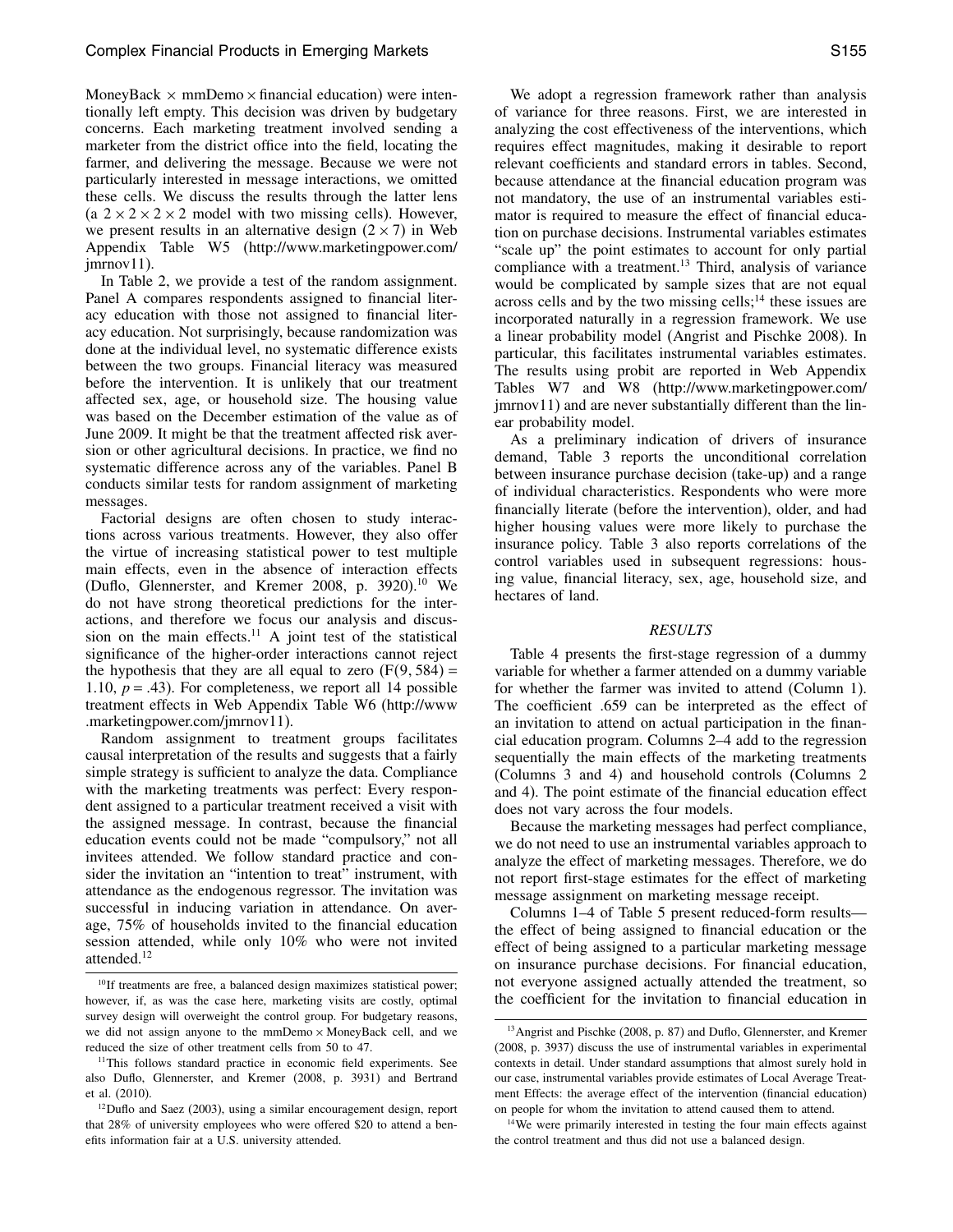Table 2 TESTS OF RANDOM ASSIGNMENT

| Panel A: Financial Education        |             |                |         |  |  |  |  |  |
|-------------------------------------|-------------|----------------|---------|--|--|--|--|--|
|                                     | Not Invited | <b>Invited</b> | p-value |  |  |  |  |  |
| Financial literacy                  | .01         | $-.01$         | .82     |  |  |  |  |  |
| Cognitive ability                   | .00         | .00            | .92     |  |  |  |  |  |
| Male                                | 1.14        | 1.10           | .17     |  |  |  |  |  |
| Age                                 | 49.68       | 49.98          | .80     |  |  |  |  |  |
| Household size                      | 5.80        | 5.85           | .84     |  |  |  |  |  |
| Home value (June 2009, Rs. 100,000) | 1.14        | 1.32           | .16     |  |  |  |  |  |
| Drought experience                  | 2.22        | 1.93           | .08     |  |  |  |  |  |
| Hectares of land                    | 3.30        | 3.15           | .58     |  |  |  |  |  |
| Risk aversion                       | .09         | .11            | .43     |  |  |  |  |  |
| Years of schooling                  | 9.00        | 8.96           | .91     |  |  |  |  |  |
| $N = 597$                           | 298         | 299            |         |  |  |  |  |  |

#### Panel B: Marketing Messages

|                                        |              | MoneyBack & |             |           |          |         |            |             |           |
|----------------------------------------|--------------|-------------|-------------|-----------|----------|---------|------------|-------------|-----------|
|                                        |              | Forecast    | MoneyBack & |           |          |         | Forecast & |             |           |
|                                        | No Marketing | & mmDemo    | Forecast    | MoneyBack | Forecast | mmDemo  | mmDemo     | F-Statistic | $p-value$ |
| Financial literacy                     | .003         | .003        | .070        | $-.091$   | .056     | $-.120$ | .057       | .686        | .661      |
| Cognitive ability                      | $-.008$      | $-.103$     | .123        | $-.195$   | .191     | .112    | $-.073$    | 1.103       | .359      |
| Male                                   | 1.142        | 1.085       | 1.106       | 1.085     | 1.106    | 1.152   | 1.064      | .930        | .473      |
| Age                                    | 49.524       | 53.872      | 49.021      | 49.170    | 49.894   | 48.391  | 50.702     | .809        | .563      |
| Household size                         | 5.734        | 6.191       | 6.149       | 5.681     | 6.043    | 5.283   | 6.170      | .766        | .597      |
| Home value (June 2009,<br>Rs. 100,000) | 1.151        | 1.378       | 1.329       | 1.659     | 1.224    | 1.158   | 1.109      | .728        | .627      |
| Drought experience                     | 2.165        | 1.957       | 2.362       | 1.362     | 1.745    | 2.370   | 2.085      | 2.161       | .045      |
| Hectares of land                       | 3.259        | 3.620       | 2.801       | 3.153     | 2.741    | 3.582   | 3.261      | .730        | .625      |
| Risk aversion                          | .098         | .106        | .085        | .128      | .128     | .130    | .085       | .213        | .973      |
| Years of schooling                     | 9.171        | 8.553       | 8.234       | 8.426     | 10.021   | 8.391   | 8.936      | 1.065       | .382      |
| $N = 597$                              |              |             |             |           |          |         |            |             |           |

Notes: This table provides a test of randomization for a field experiment on financial education and marketing interventions among farmers in Gujarat, India. Panel A tests whether farmers invited for financial education were different than those not invited for financial education. The p-values in the last column of Panel A report the statistical significance of a test for the difference in means of those invited to financial education and those not invited. Panel B reports the average respondent characteristics by original marketing assignment. The F-Statistic and p-value columns correspond to a test of the joint hypothesis that there is no difference in means across the groups.

| Table 3                                                                         |
|---------------------------------------------------------------------------------|
| UNIVARIATE CORRELATIONS BETWEEN RAINFALL INSURANCE PURCHASE AND OTHER VARIABLES |

|                                     | Insurance Literacy |          | <b>Bought</b> Financial Cognitive<br>Ability | Male   | Age      | Household<br>Size | June $'09$ | Drought Hectares Risk |        |     | Per Capita<br>Home Value Experience of land Averse Consumption |
|-------------------------------------|--------------------|----------|----------------------------------------------|--------|----------|-------------------|------------|-----------------------|--------|-----|----------------------------------------------------------------|
| Bought insurance                    |                    |          |                                              |        |          |                   |            |                       |        |     |                                                                |
| Financial literacy                  | $.07***$           |          |                                              |        |          |                   |            |                       |        |     |                                                                |
| Cognitive ability                   | .02                | $.12*$   |                                              |        |          |                   |            |                       |        |     |                                                                |
| Male                                | .01                | $.07***$ | $.15*$                                       |        |          |                   |            |                       |        |     |                                                                |
| Age                                 | $.08***$           | .02      | $-.10**$                                     | $.17*$ | - 1      |                   |            |                       |        |     |                                                                |
| Household size                      | .05                | .01      | .06                                          | $-.04$ | $-.06$   |                   |            |                       |        |     |                                                                |
| Home value (June 2009, Rs. 100,000) | $.13*$             | .05      | .05                                          | $-.06$ | $-.02$   | .03               |            |                       |        |     |                                                                |
| Drought experience                  | .02                | .07      | $.12*$                                       | $.16*$ | $.13*$   | $-.13*$           | $-.07***$  |                       |        |     |                                                                |
| Hectares of land                    | .05                | .01      | $.10**$                                      | .01    | .01      | $.14*$            | $.08**$    | $-.07***$             |        |     |                                                                |
| Risk averse                         | .05                | .04      | $-.09**$                                     | $-.06$ | $-.01$   | $-.01$            | $-.01$     | $-.15*$               | .01    |     |                                                                |
| Per capita consumption              | $.12*$             | .02      | $.09**$                                      | $-.05$ | $-.10**$ | $.40*$            | $.21*$     | $-.26*$               | $.22*$ | .05 |                                                                |

 $<sup>∗</sup>p < .01.$ </sup>

 $*$ <sup>\*</sup>*p* < .05.

 $***p < .10.$ 

Notes: This table describes the pairwise correlation between rainfall insurance take-up and other variables used along with a pairwise correlation matrix. Drought experience is the number of years out of the past five that the respondent reports having suffered because of drought. Hectares of land, drought experience, risk aversion, and per capita consumption refer to values measured in December 2009, after the intervention was complete.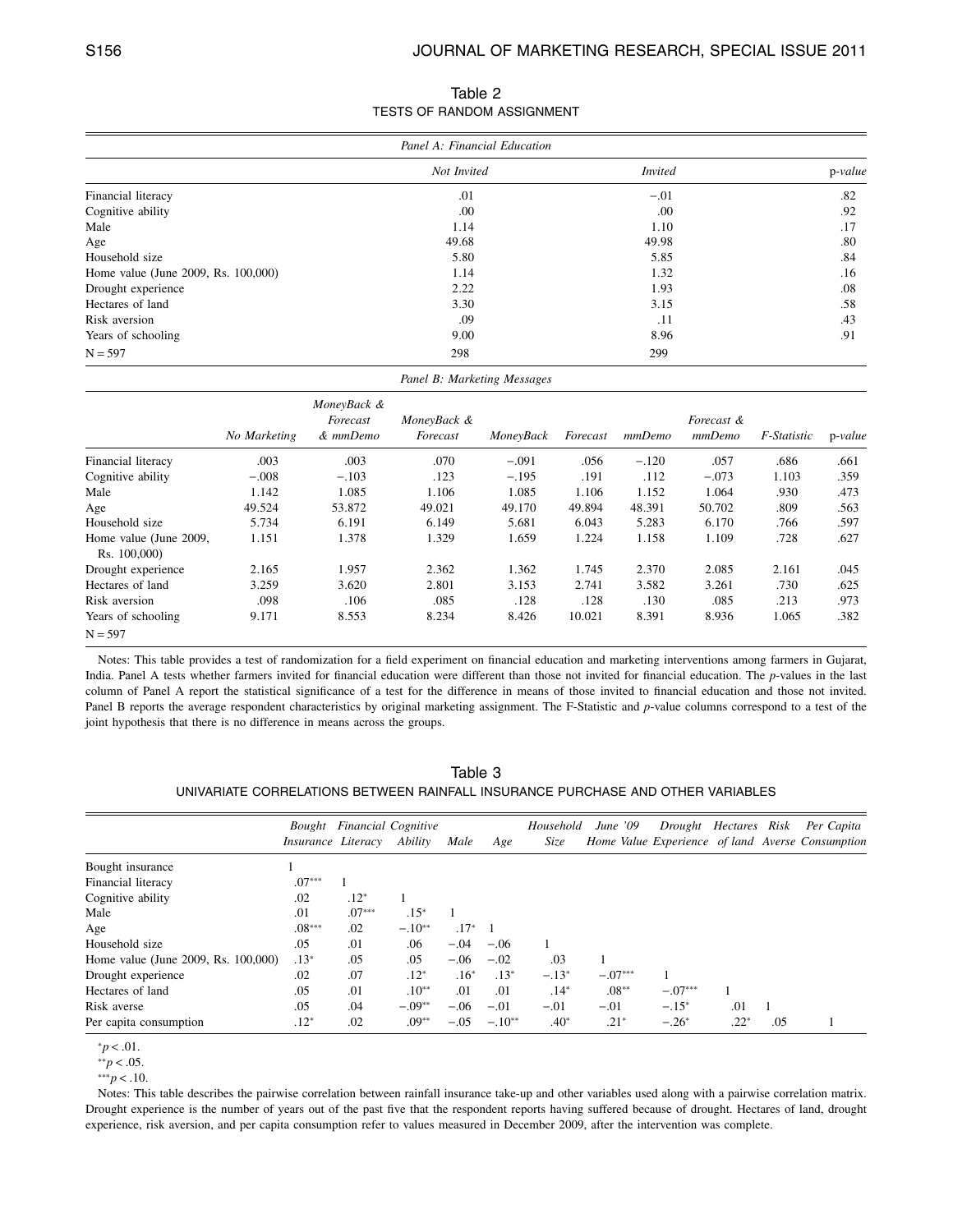Table 4 FIRST STAGE: EFFECT OF INVITATION ON ATTENDANCE

|         |         |         | OLS $(4)$ |
|---------|---------|---------|-----------|
| $.659*$ | $.663*$ | $.66*$  | $.664*$   |
| (.030)  | (.030)  | (.030)  | (.030)    |
|         |         | $-.001$ | $-.007$   |
|         |         | (.040)  | (.039)    |
|         |         | .008    | .018      |
|         |         | (.039)  | (.039)    |
|         |         | .031    | .021      |
|         |         | (.039)  | (.039)    |
|         | .013    |         | .013      |
|         | (.010)  |         | (.010)    |
|         | $-.019$ |         | $-.019$   |
|         | (.025)  |         | (.025)    |
|         | .056    |         | .058      |
|         | (.049)  |         | (.049)    |
|         | .001    |         | .000      |
|         | (.001)  |         | (.001)    |
|         | $-.001$ |         | $-.001$   |
|         | (.004)  |         | (.004)    |
|         | $.016*$ |         | $.016*$   |
|         | (.005)  |         | (.005)    |
| $.094*$ | $-.057$ | $.084*$ | $-.065$   |
| (.017)  | (.089)  | (.021)  | (.090)    |
| .444    | .462    | .445    | .462      |
| 597     | 596     | 597     | 596       |
|         | OLS (1) | OLS(2)  | OLS(3)    |

 $<sup>∗</sup>p < .01.$ </sup>

Notes: Column 1 presents a regression of a dummy variable indicating whether a farmer attended financial literacy education on an indicator variable for whether the farmer was invited for financial education. Column 3 adds dummy variables indicating whether a farmer received a particular marketing message. For a household receiving both MoneyBack and Forecast, both dummies would be "switched on." Columns 2 and 4 include individual-level controls. OLS = ordinary least squares.

Column 1 is less than the effect of financial education itself. Instrumental variables regressions, discussed subsequently, scale up the reduced-form estimates to account for noncompliance. For marketing messages, because compliance is perfect, the effect of being assigned to a particular treatment is equal to the effect of actually receiving the treatment. Column 1 presents the main contrast of our research—the effect of being invited to financial education. We find that invited households are 5.3 percentage points more likely to purchase insurance  $(p$ -value .047) than those who are not invited.

Column 3 presents the point estimates of the three main marketing interventions. Here, the money-back guarantee increases take-up of weather insurance by seven percentage points (p-value .053). Column 3 includes all the main effects of interest, and Column 4 includes household-level controls. As Column 4 shows, the results are unaffected by inclusion of controls. Column 4 suggests that wealthier households (specifically, those with higher housing values) and older consumers are more likely to purchase insurance.

In Columns 5–7, we present the instrumental variables equivalents of Columns 1, 3, and 4 using invitation as an instrument for attendance. In Column 5, the point estimate for the effect of attending financial education is .08.<sup>15</sup> This scaled coefficient is larger (by 50%) than the Intention to Treat estimate in Column 1, consistent with the fact that the invitation did not cause everyone to attend. Columns 6 and 7 present the instrumental variables estimates for the full model. The inclusion of the marketing treatments (which do not require instruments because of perfect compliance) does not materially affect the measured impact of financial education.

For the sake of completeness, Web Appendix Table W6 reports the model with all 13 possible conditions (the omitted condition is the pure control). Column 1 presents the results without controls, and Column 2 presents the results with controls. Instead of interactions, we report the cell mean (e.g., in Column 1, .127 indicates that of the households not assigned to financial education and assigned to weather forecast, 12.7% purchased insurance). Because only 47% of households were assigned to any marketing message, the cell sizes are quite small (see Figure 1). The results suggest that financial education on its own did increase take-up. Marketing messages alone do not have significant effects, though some of the point estimates are economically quite meaningful. Financial education was particularly effective when combined with the MoneyBack & Forecast treatment, and when combined with the MoneyBack & Forecast & mmDemo treatment, it increases take-up by 16.2% and 24.1%, respectively, relative to the pure controls. Thus, we conclude that financial education is effective in stimulating demand. The result is quite robust across a range of estimation techniques.

#### HETEROGENEOUS EFFECTS

The previous section shows robust evidence for the effects of the financial education and the money-back guarantee on average. To the extent that there is variation in the effects across observable characteristics, cost-effective targeting of the interventions might be feasible. In addition, we hypothesized (as do Cole, Sampson, and Zia 2011) that the financial education would provide more novel and valuable information to respondents with lower levels of education and financial sophistication and therefore have a greater impact on insurance adoption for those households.

In light of these considerations, we reestimate the reduced-form regressions for several subsamples in Table 6. First, we split the sample at the medians of summary measures of cognitive ability and financial literacy.<sup>16</sup> We split by cognitive ability (the first principal factor from factor analysis of indicators for whether respondents correctly answered the Basic Math questions and the Probability questions in the survey), schooling, financial literacy (first principal factor of the Lusardi–Mitchell questions and Debt Literacy questions), and a combined Cognitive Ability and Financial Literacy (combined CA/FL) first principal factor. Second, we use factor analyses rather than raw scores because correct answers to some of these multiple choice

<sup>&</sup>lt;sup>15</sup>This is known as the Wald estimator and is a simple ratio of difference of means: ([% of invited who purchase] − [% of noninvited who purchase])/([% of invited who attend] – [% of noninvited who attend]).

<sup>16</sup>When more than one person has exactly the median value of a measure, we include that person in both the "high" and "low" regressions so that the numbers of observations sum to at least 597.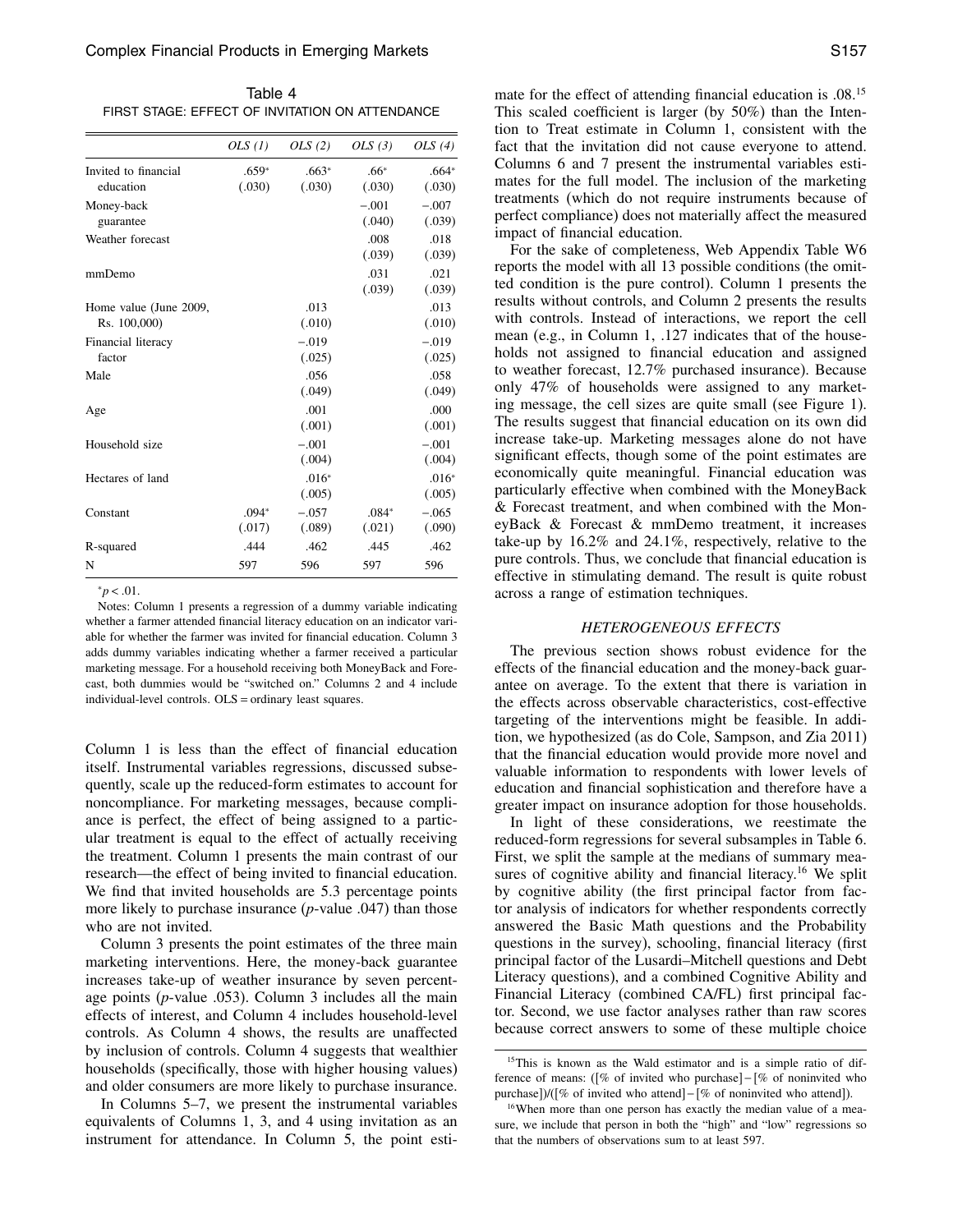|                                     | OLS (1)           | OLS(2)             | OLS(3)             | OLS(4)             | IV(5)             | IV(6)             | IV(7)              |
|-------------------------------------|-------------------|--------------------|--------------------|--------------------|-------------------|-------------------|--------------------|
| Invited to financial education      | $.053*$<br>(.026) | $.05**$<br>(.025)  | $.052*$<br>(.026)  | $.049**$<br>(.026) |                   |                   |                    |
| Attended financial education        |                   |                    |                    |                    | $.081*$<br>(.039) | $.078*$<br>(.039) | $.074**$<br>(.038) |
| Money-back guarantee                |                   |                    | $.069**$<br>(.036) | $.062**$<br>(.036) |                   | $.069*$<br>(.035) | $.062**$<br>(.035) |
| Weather forecast                    |                   |                    | .001<br>(.034)     | $-.003$<br>(.035)  |                   | .001<br>(.034)    | $-.004$<br>(.034)  |
| mmDemo                              |                   |                    | .014<br>(.036)     | .014<br>(.035)     |                   | .012<br>(.034)    | .012<br>(.034)     |
| Home value (June 2009, Rs. 100,000) |                   | $.025*$<br>(.010)  |                    | $.023*$<br>(.010)  |                   |                   | $.022*$<br>(.010)  |
| Financial literacy factor           |                   | .035<br>(.024)     |                    | .036<br>(.024)     |                   |                   | .037<br>(.023)     |
| Male                                |                   | .008<br>(.041)     |                    | .013<br>(.041)     |                   |                   | .009<br>(.040)     |
| Age                                 |                   | $.002**$<br>(.001) |                    | $.002**$<br>(.001) |                   |                   | $.002**$<br>(.001) |
| Household size                      |                   | .005<br>(.004)     |                    | .004<br>(.004)     |                   |                   | .004<br>(.004)     |
| Hectares of land                    |                   | .003<br>(.004)     |                    | .003<br>(.004)     |                   |                   | .002<br>(.004)     |
| R-squared                           | .005              | .026               | .01                | .028               | .034              | .038              | .053               |
| N                                   | 597               | 596                | 597                | 596                | 597               | 597               | 596                |

Table 5 REDUCED-FORM AND INSTRUMENTAL VARIABLES ESTIMATES

 $$ 

 $*$ <sup>\*</sup>*p* < .10.

Notes: This table presents the reduced-form and instrumental variables estimates of the effects of financial education and marketing messages on a farmer's decision to purchase insurance. The dependent variable equals 1 if the farmer purchases insurance and 0 if otherwise. Column 1 regresses purchase on a dummy variable indicating whether a farmer was invited for financial education. Column 3 adds dummy variables indicating whether a farmer received a particular marketing message. For a household receiving both MoneyBack and Forecast, both dummies would be "switched on." Columns 2 and 4 include individual-level controls. Columns 5, 6, and 7 present the corresponding instrumental variables estimates, where the invitation for financial education serves as an instrument for the endogenous dummy variable indicating whether the farmer attended the financial education course. OLS = ordinary least squares.

questions were more informative than correct answers to others (not all questions had the same number of choices, and the probability questions were asked in three pairs, in which the latter question in each pair was the same as the former but also included an illustrative diagram). Finally, we split the sample by the amount of land owned.

We focus on the reduced-form regressions on indicators for the financial education invitation and the MoneyBack, Forecast, and mmDemo main effects. Column 1 of Table 6 repeats the benchmark results from Table 5. Columns 3, 4, and 6 indicate that invitations to the financial education training had a significant impact (at the 10% level) on insurance take-up for households with relatively low cognitive ability, high schooling attainment, and high financial literacy. Column 9 indicates that respondents with belowmedian values of the first principal component of a combined cognitive ability and financial literacy factor analysis showed a stronger impact. The effect of the invitation to the financial education training is even more economically and statistically significant for those with high land holdings (Column 10). Broad-based financial education of the type studied here might efficiently be targeted to people with these characteristics.

Standard errors are larger throughout the table because of the reductions in sample size. No regression has a coefficient on the invitation that differs statistically from the 5.2 percentage point baseline effect of the invitation.

We continue to estimate a positive effect of money-back guarantee on insurance adoption for all the Table 6 subsamples. The effect is only statistically significant (at the 10% level) for the below-median financial literacy and combined CA/FL groups, but in every specification, it remains comparable in size to the effect of the financial education training.

A possible explanation for this pattern is that people develop higher levels of financial literacy by using financial products, and underlying variation comes from heterogeneous trust in financial institutions. Next, high-trust respondents might have adopted other products more readily, developed higher financial literacy, and been more responsive to the highly informative (and trust-reinforcing) financial education training. In contrast, low-trust and low-financial literacy respondents might have been more responsive to a money-back guarantee that mitigated their distrust. The Forecast and mmDemo treatments were not significant for any subgroup in Table 6. Analogous IV specifications appear in Web Appendix Table W9, along with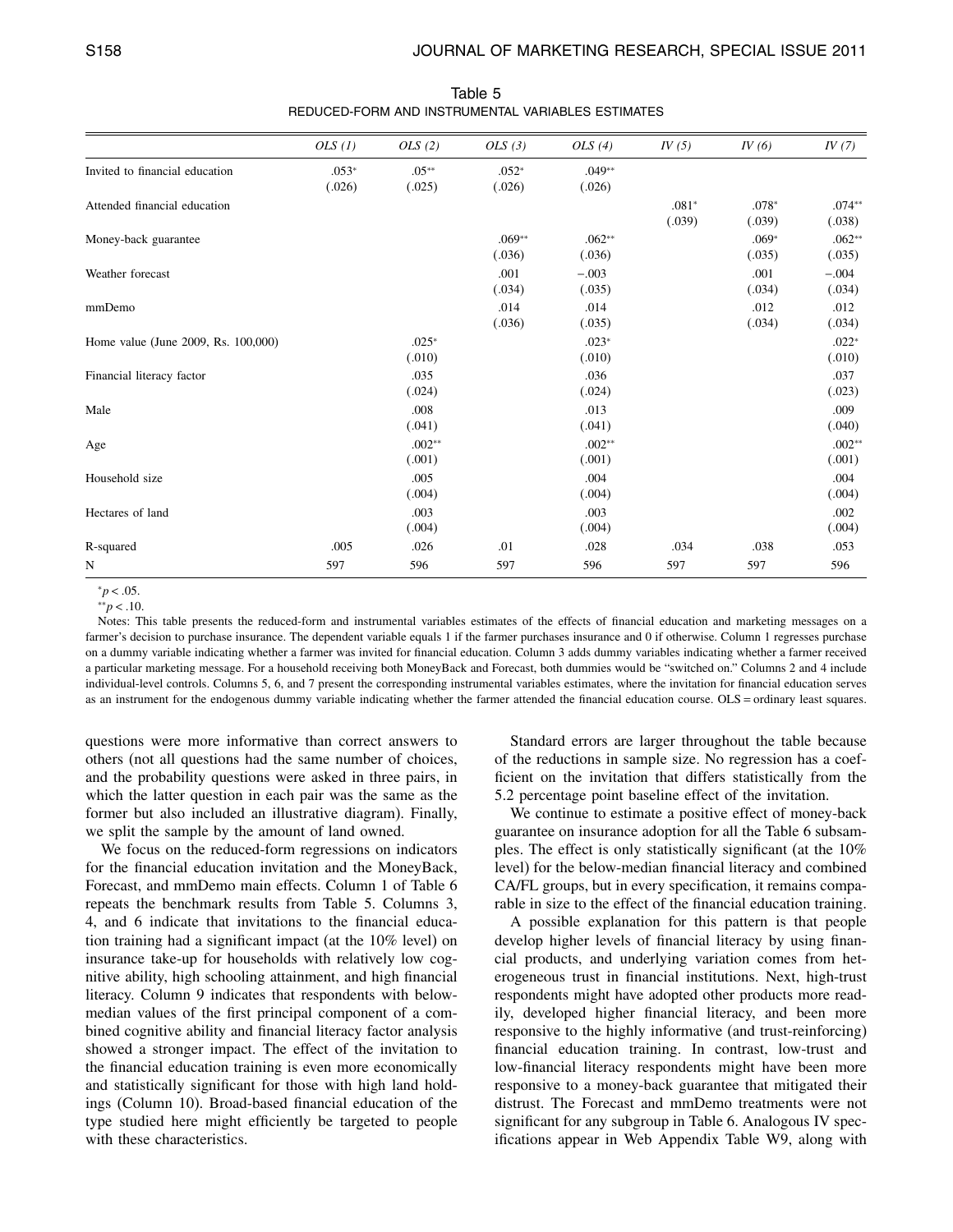| TIETENUGENEUUS EFFEUTS, NEDUUED-FUNIII NEGNESSIUNS |                         |                                     |                                    |                          |                                |                                      |                                     |                                         |                                        |                                |                               |
|----------------------------------------------------|-------------------------|-------------------------------------|------------------------------------|--------------------------|--------------------------------|--------------------------------------|-------------------------------------|-----------------------------------------|----------------------------------------|--------------------------------|-------------------------------|
|                                                    | Entire<br>Sample<br>(1) | High<br>Cognitive<br>Ability<br>(2) | Low<br>Cognitive<br>Ability<br>(3) | High<br>Schooling<br>(4) | Low<br><b>Schooling</b><br>(5) | High<br>Financial<br>Literacy<br>(6) | Low<br>Financial<br>Literacy<br>(7) | High<br>Combined<br><i>CA/FL</i><br>(8) | Low<br>Combined<br><i>CA/FL</i><br>(9) | High<br>Land<br>Amount<br>(10) | Low<br>Land<br>Amount<br>(11) |
| Invited to financial education                     | $.052*$                 | .041                                | $.061**$                           | $.067**$                 | .035                           | $.068**$                             | .041                                | .041                                    | $.062**$                               | $.1*$                          | .001                          |
|                                                    | (.026)                  | (.037)                              | (.037)                             | (.038)                   | (.036)                         | (.040)                               | (.034)                              | (.038)                                  | (.035)                                 | (.040)                         | (.033)                        |
| Money-back guarantee                               | $.069**$                | .072                                | .068                               | .087                     | .053                           | .055                                 | $.086**$                            | .06                                     | $.8**$                                 | .081                           | .061                          |
|                                                    | (.036)                  | (.055)                              | (.047)                             | (.057)                   | (.046)                         | (.054)                               | (.048)                              | (.056)                                  | (.046)                                 | (.052)                         | (.051)                        |
| Weather forecast                                   | .001                    | $-.003$                             | $\Omega$                           | $-.004$                  | .009                           | $-.012$                              | .006                                | $-.008$                                 | .004                                   | $-.014$                        | .017                          |
|                                                    | (.034)                  | (.048)                              | (.050)                             | (.053)                   | (.044)                         | (.051)                               | (.046)                              | (.050)                                  | (.048)                                 | (.049)                         | (.049)                        |
| mmDemo                                             | .014                    | $-.026$                             | .051                               | .056                     | $-.02$                         | .046                                 | $-.008$                             | .006                                    | .026                                   | .028                           | $\Omega$                      |
|                                                    | (.036)                  | (.049)                              | (.051)                             | (.059)                   | (.043)                         | (.056)                               | (.045)                              | (.053)                                  | (.048)                                 | (.053)                         | (.045)                        |
| R-squared                                          | .016                    | .014                                | .025                               | .03                      | .009                           | .016                                 | .023                                | .009                                    | .029                                   | .03                            | .012                          |
| N                                                  | 597                     | 300                                 | 297                                | 285                      | 312                            | 300                                  | 297                                 | 300                                     | 297                                    | 301                            | 296                           |

Table 6 HETEROGENEOUS EFFECTS, REDUCED FORM REGRESSIONS

*\*p* $< .05.$ 

 $*$ <sup>\*</sup>*p* < .10.

Notes: This table provides reduced-form analysis of the effect of financial education and marketing messages on a farmer's decision to purchase insurance. Column 1 reproduces the baseline result, and Columns 2–11 split the sample at the median of the variable indicated at the top of the column.

reduced-form specifications that include demographic controls in Web Appendix Table W10 (http://www.marketing -power.com/jmrnov11). Both show similar patterns.

#### Limitations

This field experiment features high-stakes decisions for a highly relevant subject pool. Along with these advantages, the setting imposes several limitations. First, a large body of literature examines the effect of communication among consumers on product adoption (e.g., Mahajan, Muller, and Bass 1990). If respondents talk about the information obtained in the financial education (or marketing) treatments, any spillover effects should work against us, making us less likely to find statistically significant effects. In the worst case, we provide an underestimate of the effect of financial education.

For several reasons, we are not particularly concerned about spillovers. Villages are not small (the average population is 1854) and are geographically dispersed. Those who were invited were not encouraged to bring a friend, and attendance among the control group was low (less than 10%). The period between the intervention and the last day of sales was about one week, during a very busy time (planting). Furthermore, the education program involved a video, visual aids, and "experiential" complex games that would be difficult for a respondent to talk about with another person without training or access to materials. In the follow-up survey, we explicitly asked households if they had spoken with someone from the financial education group: Only 6 of the 26 farmers in the no financial literacy group who purchased insurance reported having had any interaction (for any reason) with someone who received financial education before the close of sales.

A second issue is the possibility that the personal interaction involved in financial education and marketing treatments created social pressure to purchase insurance. We believe this is unlikely for several reasons. First, as an NGO, DSC did not make a normative recommendation to farmers to purchase the policy—rather, the firm conveyed information. Second, the visits did not involve any sales. Farmers seeking to purchase insurance traveled to the district office, typically 5–10 kilometers away, purchasing insurance from a different person than the provider of education or marketing. DellaVigna, List, and Malmendier (2011) provide an estimate of the cost of saying no to an NGO; they estimate it to be \$3.57 in suburban Chicago, which represents approximately .2% of average U.S. monthly per capita expenditure.<sup>17</sup> In contrast, the rainfall insurance policy offered in this study represents 60% of per capita monthly household expenditure (an equivalent purchase for a U.S. consumer would cost \$980). Thus, even if social pressures are significantly greater in rural India than suburban Chicago, it is unlikely that they explain the increase in take-up.

A third concern is whether we are measuring a true effect of financial literacy education or whether the findings could be driven by other factors, such as causing rainfall insurance to enter a farmer's consideration set (Nedungadi 1990) or through a "foot in the door" (Freedman and Fraser 1966). Both suggest that persuasion works in multiple stages.

The consideration set effect works by causing people to include a previously ignored option in their choice set when making purchasing decisions, and it typically applies to brand choice. Although we cannot rule this out, we believe that this is precisely what financial education should do: cause consumers to consider a product, insurance, with which they previously had little or no experience. We are not aware of any evidence of the importance of consideration effects for such high-stakes purchasing decisions.

Note that two of the marketing treatments had no statistically detectable effects, suggesting that merely identifying the availability of a product (and causing it to

<sup>&</sup>lt;sup>17</sup>Mean per capita expenditure in the United States is \$49,000, and mean household size is 2.5. The Chicago suburbs in which the experiments were conducted were likely wealthier than average.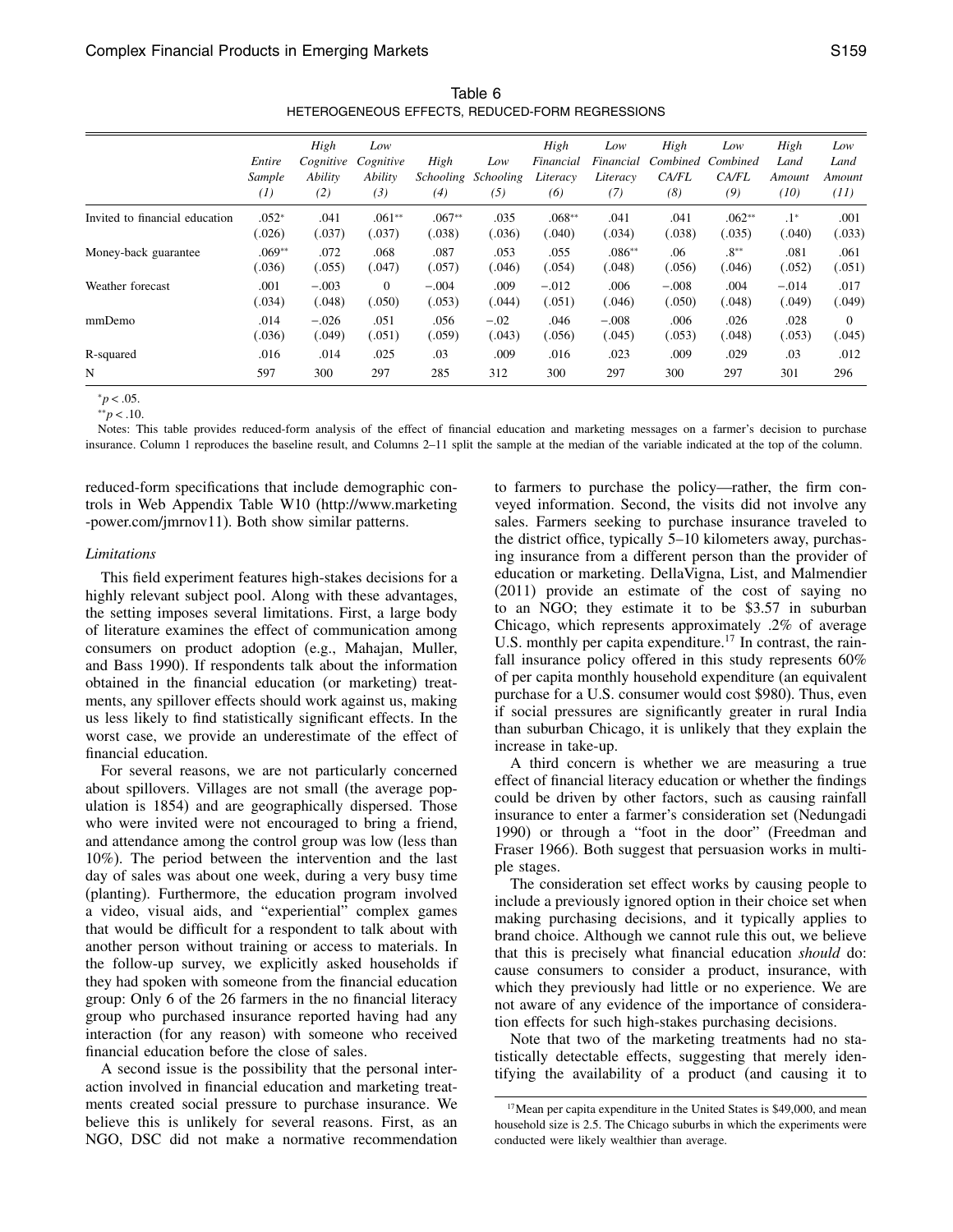enter a consumer's consideration set) is not sufficient to induce purchase. An important goal of additional research on financial education should be to understand the exact channels through which financial behavior affects decision making.

The foot-in-the-door technique exploits people's desire for self-consistency. For example, attending the financial education may have caused someone to become slightly predisposed toward insurance, and the marketing visit could then have decisively pushed him or her toward purchase. However, we find weak evidence that the marketing messages are more effective when they follow financial education than when they are offered in isolation. However, that insurance purchase required a visit to a distant office in a narrow window of time suggests that it is not a simple behavioral response. Moreover, the foot-in-the-door phenomena cannot fully explain the effect of the financial literacy education program, because the education has a large and significant effect on purchase on its own. By restricting the sample to people who did not receive marketing visits, the first row of Web Appendix Table W6 reveals that the effect of being invited to the financial education session is 6.8 percentage points  $(p$ -value .04), similar to our estimate for the entire sample.

#### Policy Implications

We highlight three important policy implications from this study. First, we note that 28 U.S. states require financial education as part of the high school curriculum, and dozens of governments and aid organizations spend millions of dollars per year on financial education, though to date there is no evidence that any financial programs are generally effective (Cole and Shastry 2010). This article provides the first experimental evidence that financial education can have a meaningful impact on the average consumer's financial decision making. This is demonstrated for a complicated product that has high stakes for the purchaser and may substantially improve welfare.

Second, we carefully recorded the cost of marketing interventions, which enabled us to compare the relative cost effectiveness of the alternative marketing techniques.<sup>18</sup> Because the financial literacy education intervention required rental of a hall and highly trained instructors, it was relatively expensive, at \$3.33 per person, or \$62.83 per policy sold.<sup>19</sup> In contrast, the cost of a marketing visit was \$2.21. Thus, offering a money-back guarantee would cost \$43.62 per policy sold.<sup>20</sup>

A nonexperimental implementation could reduce the cost of financial education by perhaps 25%, by issuing general invitations (reducing outreach costs) and combining the education program with another meeting. A nonexperimental implementation of money-back guarantees would have

fewer economies of scale but would still be cheaper than financial education.

These are high costs, but they should be evaluated in the light of marketing financial services in poor, rural areas: Transaction costs are roughly constant over the value of a particular product (e.g., loan, insurance policy), while the financial income from a product typically scales with its size. In all cases, the cost of marketing the policy is significantly higher than the premium obtained by DSC. This does not necessarily mean that marketing the policy is socially inefficient: In the event of a severe drought, both the government and DSC would likely provide relief services. Relief efforts are costly, involve significant loss due to corruption as well as deadweight loss of taxation, and cannot be effectively targeted. In contrast, purchasers of weather insurance identify their vulnerability ex ante, and the claims settlement is swift with low transaction costs. Moreover, if either or both of these marketing techniques cause consumers to continue to repurchase insurance in subsequent years, the initial marketing cost may be amortized over subsequent commissions.

Although the money-back guarantee is effective in a statistical sense, we find it surprising that it increased adoption by only about seven percentage points, even in the sample that received financial education. Farmer concern about counterparty risk was likely not an issue, as DSC had a long-standing presence in these villages. This clearly indicates that a free trial offer may be much more effective in promoting experience with the policy than a moneyback guarantee. $^{21}$  However, even initial low levels of adoption may lead to greater diffusion if nonadopters observe adopters receiving payouts (Stein 2011).

The results of the heterogeneous effects suggest that targeted messages are effective. Although it is not obvious how sales agents would be able to inexpensively identify people with differing degrees of financial literacy, we found two easily observable variables on which to target. Households in the top half of the land-holding distribution and households with more than a primary school education were more responsive than those holding less land or attaining less education. Targeting on either of these characteristics would roughly double the cost effectiveness of a financial education invitation.

Third, left on its own, the market may not find it profitable to offer rainfall insurance. Introducing a new financial product in isolation is not immediately profitable. The size of commission (\$2) for sale of a policy pales in comparison with the cost of marketing the policy.

We note that there is a significant public goods aspect to providing financial education and marketing; it facilitates entry of other insurance providers and may, in the long run, have spillover effects as consumers experience the product. The results suggest that in the short run, adoption can be more cost-effectively promoted through money-back guarantees, though it remains an open question whether the financial education effect remains more durable.

More optimistically, Cole (2007) and Cole and Tufano (2007) conduct an analysis of the offering of rainfall insurance by BASIX, a large microfinance organization in

<sup>&</sup>lt;sup>18</sup>We thank an anonymous reviewer for suggesting we undertake this analysis.

<sup>&</sup>lt;sup>19</sup>The point estimate of the effect of a financial education invitation is .053, yielding a cost per policy sold of  $$3.33/053 = $62.83$ .

 $20$ The point estimate of the effect of a money-back guarantee is .069. This suggests an outreach cost of \$32.03 per policy sold. The cost of the money-back guarantee is as follows: The MoneyBack policy is expected to pay out 40% of the time, and a \$2 administrative cost in case of a premium refund yields \$11.59 per policy sold. Thus, the total marketing cost is \$43.62 per policy sold.

<sup>&</sup>lt;sup>21</sup>At least two subsequent studies, one in Africa and one in India, have taken this approach.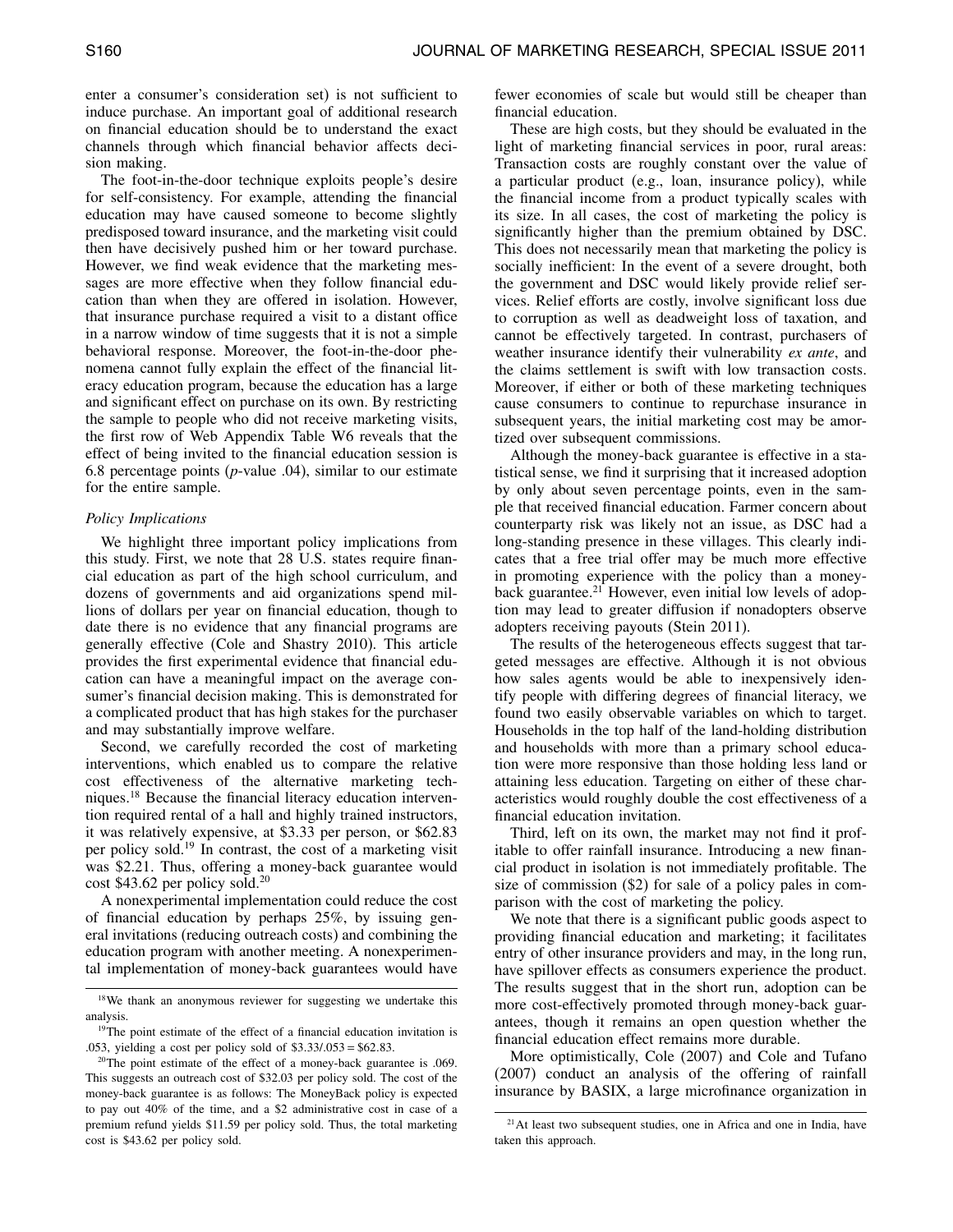southern India. Because loan officers who already make household visits to service loans sell the insurance policies, BASIX can offer rainfall insurance in a profitable manner, though the firm suffers from relatively low take-up as well.

#### **CONCLUSION**

This article offers practical answers to what the International Labor Organization identifies as a critical constraint to the spread of microinsurance: "Achieving scale through cost-effective distribution is one of the biggest challenges facing insurers in low premium environments where customers are typically unfamiliar with insurance products and often skeptical of providers" (Smith, Smit, and Chamberlain 2011, p. 1).

We describe a set of interventions designed to improve understanding of the demand for financial risk management tools. The primary intervention, an educational module covering financial literacy and rainfall insurance specifically, has a positive and significant effect on take-up. Perhaps surprisingly, the offer of a money-back guarantee to consumers, which is extremely advantageous, has relatively limited efficacy. Three of the five types of policies sold did not result in payouts, resulting in refunds to purchasers who had been offered a money-back guarantee. We did find some evidence that certain combinations of treatments (financial education and money-back guarantee) had even greater treatment effects, though these estimates are based on relatively small cell sizes.

Relatively low take-up rates, even among the most intensely treated, combined with the high cost of the education and effective marketing intervention, suggest that substantial increases in the efficiency of delivery would be necessary for rainfall insurance to become a financially sustainable product. In addition, our results imply that a range of apparently sensible interventions may not have an effect if offered in isolation. However, we find robust evidence that financial education matters: Despite the complexity and novelty of the product, people educated in financial literacy and insurance are significantly more likely to adopt rainfall insurance.

#### **REFERENCES**

- Angrist, Joshua D. and Jorn-Steffen Pischke (2008), Mostly Harmless Econometrics: An Empiricist's Companion. Princeton, NJ: Princeton University Press.
- Barrett, C.B., S. Chantarat, A.G. Mude, and C.G. Turvey (2007), "Using Weather Index Insurance to Improve Drought Response for Famine Prevention," American Journal of Agricultural Economics, 89 (5), 1262–68.
- Bertrand, Marianne, Dean Karlan, Sendhil Mullainathan, Eldar Shafir, and Jonathan Zinman (2010), "What's Advertising Content Worth? Evidence from a Consumer Credit Marketing Field Experiment," Quarterly Journal of Economics, 125 (February), 263–306.
- Carter, Michael R., Christopher B. Barrett, Stephen Boucher, Sommarat Chantarat, Francisco Galarza, John McPeak, Andrew Mude, and Carolina Trivelli (2008), "Insuring the Never Before Insured: Explaining Index Insurance Through Financial Education Games," (accessed July 17, 2011), [available at http://i4.ucdavis.edu/files/briefs/2008-07-insuring-the-never -before-insured.pdf].
- Cole, Shawn (2007), "BASIX," Harvard Business School Teaching Note 208017.
- , Xavier Giné, Jeremy Tobacman, Petia Topalova, Robert Townsend, and James Vickery (2009), "Barriers to Household Risk Management: Evidence from India," Harvard Business School Working Paper No. 09-116.
- , Thomas Sampson, and Bilal Zia (2011), "Prices or Knowledge? What Drives Demand for Financial Services in Emerging Markets?" Journal of Finance, forthcoming.
- and Kartini Shastry (2010), "Is High School the Right Time to Teach Savings Behavior? The Effect of Financial Education and Mathematics Courses on Saving," working paper, Harvard Business School, Harvard University.
- and Peter Tufano (2007) "BASIX." Harvard Business School Case 207099.
- Crosby, Lawrence A. and Nancy Stephens (1987), "Effects of Relationship Marketing on Satisfaction, Retention, and Prices in the Life Insurance Industry," Journal of Marketing Research, 24 (November), 404–411.
- DellaVigna, Stefano, John A. List, and Ulrike Malmendier (2011), "Testing for Altruism and Social Pressure in Charitable Giving," Quarterly Journal of Economics, forthcoming.
- Duflo, Esther, Rachel Glennerster, and Michael Kremer (2008), "Using Randomization in Development Economics Research: A Toolkit," in Handbook of Development Economics, Vol. 4, T. Schultz and John Strauss, eds. Amsterdam: North-Holland, 3895–3962.
- and Emmanuel Saez (2003), "The Role of Information and Social Interactions in Retirement Plan Decisions: Evidence from a Randomized Experiment," Quarterly Journal of Economics, 118 (August), 815–42.
- Freedman, Jonathan L. and Scott C. Fraser (1966), "Compliance Without Pressure: The Foot-in-the-Door Technique," Journal of Personality and Social Psychology, 4 (2), 195–202.
- Gaurav, Sarthak (2008), "Managing Weather Risk in Indian Agriculture: Issues and Challenges," Microfinance Bulletin, 1 (September–October), 6–12.
- (2009), "Crisis in Indian Agriculture: Review of Agrarian Crisis in India," Indian Journal of Labour Economics, 52 (January), 180–84.
- Giné, Xavier, Robert Townsend, and James Vickery (2008), "Patterns of Rainfall Insurance Participation in Rural India," World Bank Economic Review, 22 (October), 539–66.
- and Dean Yang (2008), "Insurance, Credit, and Technology Adoption: Field Experimental Evidence from Malawi," Journal of Development Economics, 89 (1), 1–11.
- Hazell, Peter B.R. and Jerry Skees (2006), "Insuring Against Bad Weather: Recent Thinking," in India in a Globalising World: Some Aspects of Macroeconomy, Agriculture, and Poverty, R. Radhakrishna, S.K. Rao, S. Mahendra Dev, and K. Subbarao, eds. New Delhi: Academic Foundation and Hyderabad: Centre for Economic and Social Studies, 429–51.
- Heiman, Amir, Bruce McWilliams, and David Zilberman (2001), "Demonstrations and Money-Back Guarantees: Market Mechanisms to Reduce Uncertainty," Journal of Business Research, 54 (1), 71–84.
- and Eitan Muller (1996), "Using Demonstration to Increase New Product Acceptance: Controlling Demonstration Time," Journal of Marketing Research, 33 (November), 422–30.